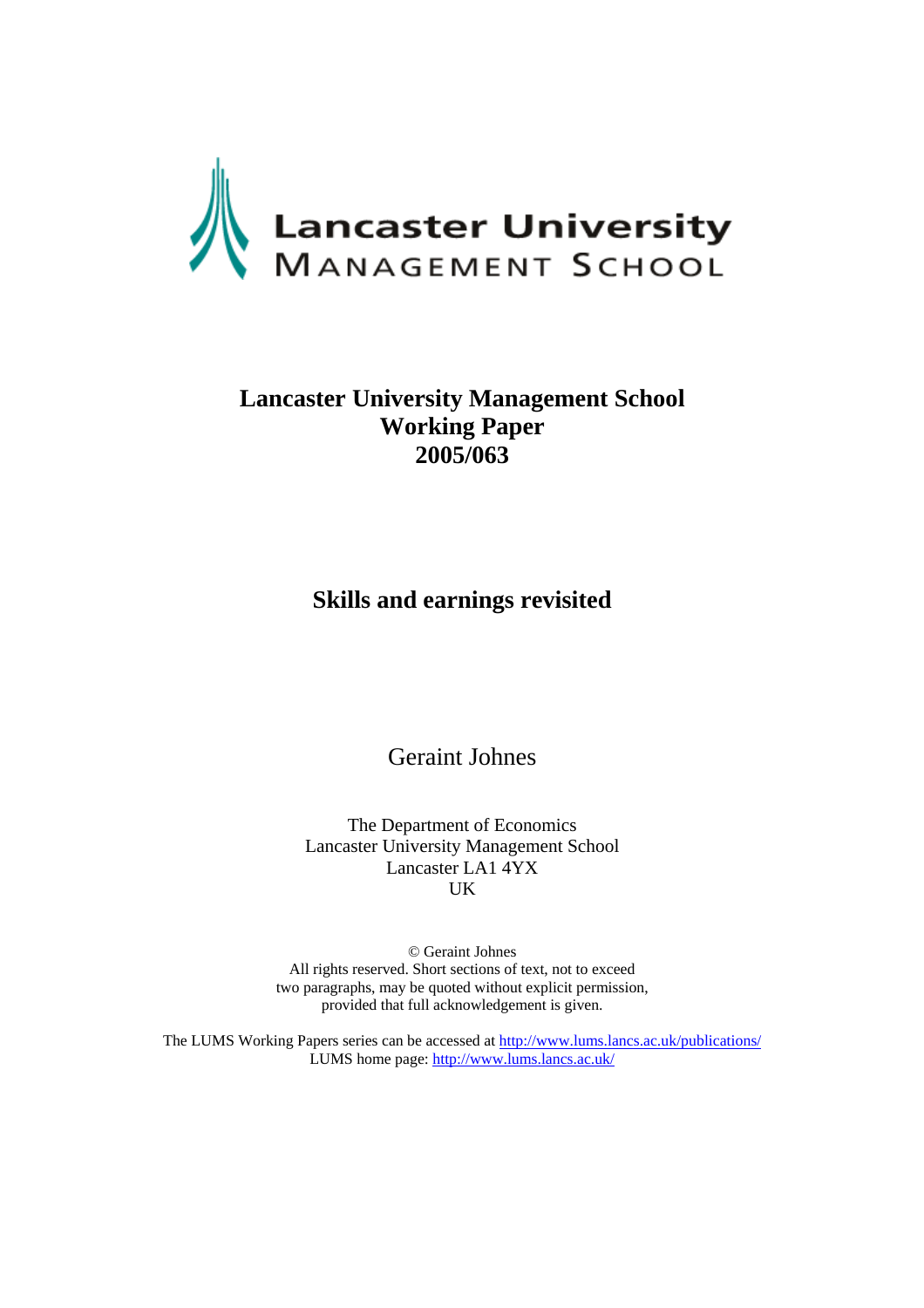#### **SKILLS AND EARNINGS REVISITED**

#### **Geraint Johnes**

Department of Economics Lancaster University Management School Lancaster LA1 4YX United Kingdom

Voice: +44 1524 594215 Fax: +44 1524 594244 E-mail:G.Johnes@lancaster.ac.uk

First version: September 2005

#### ABSTRACT

Regression and neural network models of wage determination are constructed where the explanatory variables include detailed information about skills. People skills, strategic skills, and IT skills all carry strong and significant wage premia; problemsolving skills (surprisingly) and physical skills (less surprisingly) do not. In contrast to the impact of school curriculum on subsequent earnings, the neural network modelling procedure does not pick up any significant nonlinearities in the relationship between skills and earnings.

JEL Classification: I21, J24, J31, C45 Keywords: skills, earnings, neural networks

The author is indebted to the Data Archive at the University of Essex for arranging access to the Skills Survey data used herein. For useful and constructive discussions, he also thanks, without implication, participants at the September 2005 Tartu conference on education economics.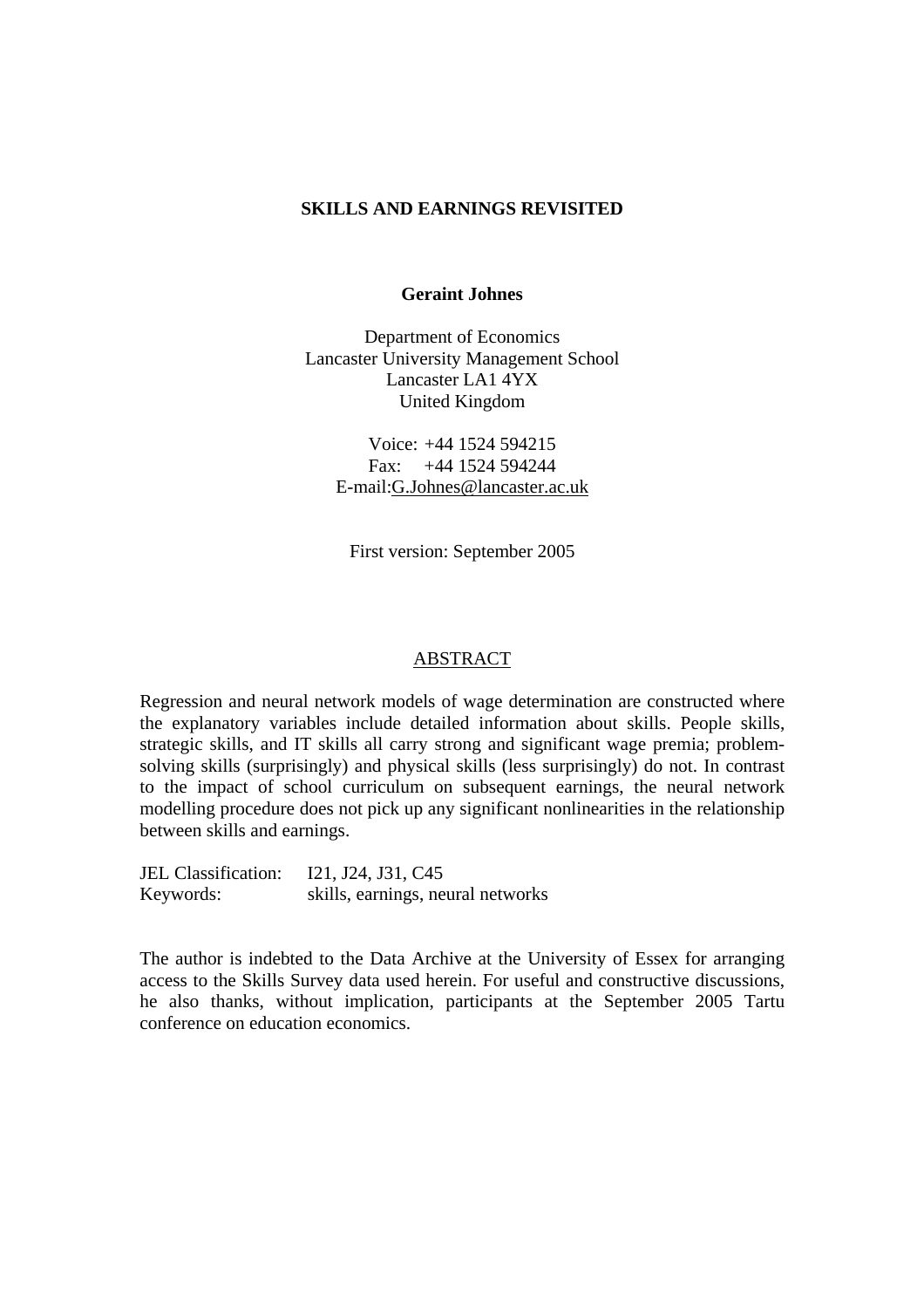### **Introduction**

In a recent paper (Johnes, 2005), I have investigated the relationship between school curriculum and subsequent earnings. This is done in the context of a highly nonlinear model which allows for synergies across subjects, using methodology of neural networks. A key finding of this work is that the interaction between subjects within a curriculum is of considerable importance in determining future earnings.

A natural extension of this work is to investigate whether there exist nonlinear effects also in the relationship between skills and earnings.<sup>1</sup> Hence in the present paper, I use data from the Second Skills Survey of the Employed British Workforce to investigate this relationship; this survey was conducted in the early months of 2001. The work reported here builds on earlier work by Green (1998) and Dickerson and Green (2004), but differs from those contributions in that we here consider the interaction between a variety of skills.

The paper begins with a review of the relevant literature on both curriculum and skills. This is followed by a description of the methodology to be used and of the data employed in the present study. The results of the analysis are then reported and conclusions drawn.

## **1. Received literature**

 $\overline{a}$ 

The skills agenda has gained in prominence over the last decade or so in the developed economies, with increasing awareness that the comparative advantage of such economies lies in high value added production. The quest to tilt comparative advantage in a favourable direction has led researchers to investigate the returns to skills of different kinds. Hence, for example, Murnane *et al*. (1995) have investigated the role played by cognitive skills (though these are rather crudely measured simply as mathematics test scores). In the UK, Machin (1996) investigated the change in the demand for skills, though this analysis was necessarily conducted at a high level of aggregation.

More detiled analysis became possible with the release of results from the first British Skills Survey, based on interviews conducted during the early part of 1997 (Green, 1998). There was, at this time, a suspicion that IT skills were being highly rewarded (Krueger, 1993) – though equally it has been shown that skills in using a pencil are also of value in the workplace (DiNardo and Pischke, 1997)!

In the parlance of educational researchers, the recent interest in skills has been termed the 'search for the new literacies', a desire to understand what are the basic skills that replace (or, probably more accurately, supplement) the three R's of reading, 'riting and 'rithmetic. Candidates include IT skills, people skills, problem-solving skills, and so on. Green's findings – based on an analysis of the first few principal components obtained by reducing data on some 38 distinct skill variables - suggest that IT skills

 $1$  I am indebted to Joseph Hassid who pointed this out to me during my presentation of Johnes (2005) at the Tartu conference on education economics, and who therefore provided the inspiration for the present paper.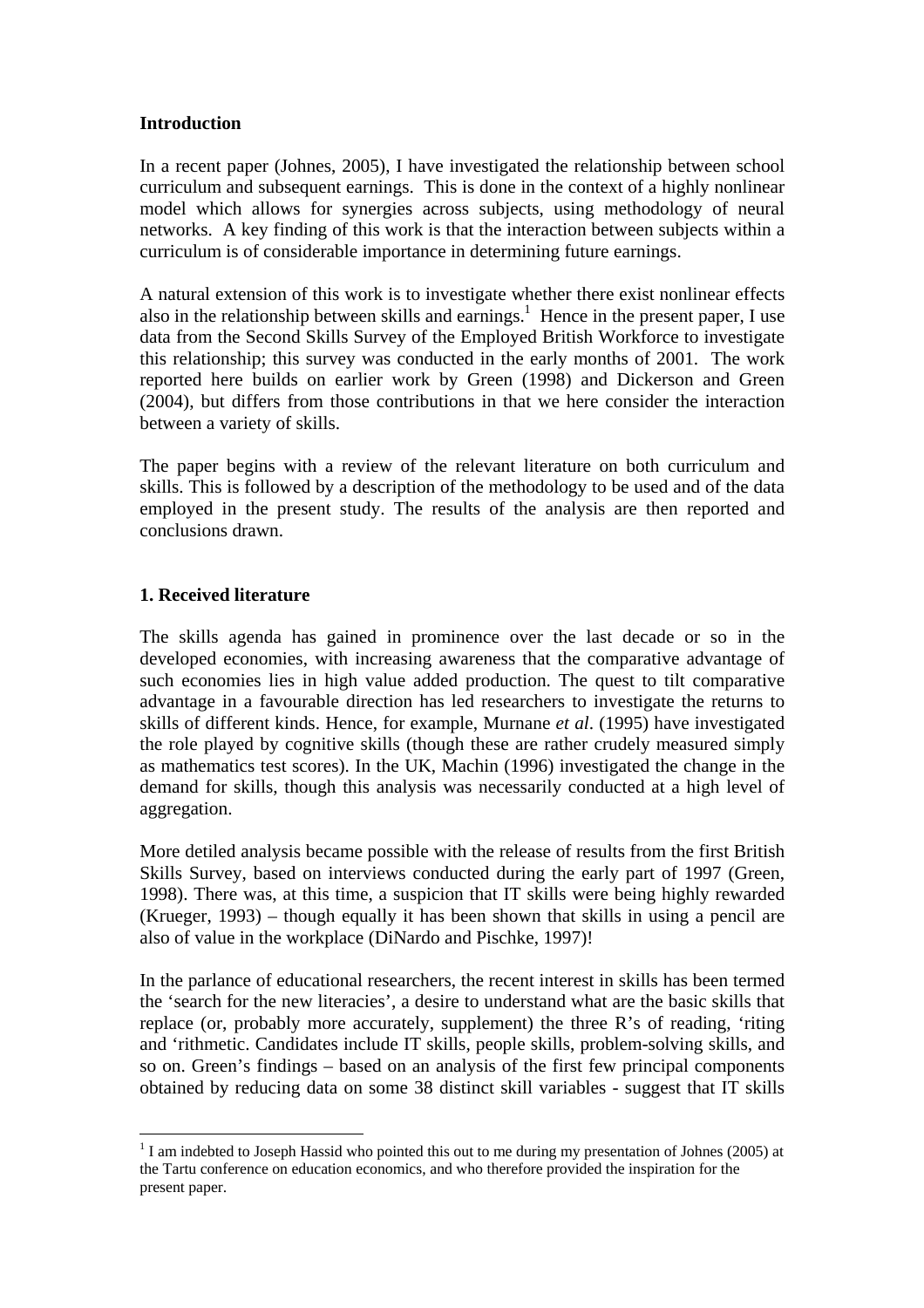earned a wage premium in 1997 of around 20 per cent. Communication skills and problem-solving were also highly valued in the labour market at this time.

There are several reasons why, even after a relatively short time, Green's results ought now to be revisited. First, the position in 1997 was not necessarily an equilibrium. In particular, the high premium paid to workers with IT skills at that time may not be sustainable in the long run, as we would expect the premium itself to entice more workers (especially the young) to train in this area, thereby increasing the supply of workers with these skills. Secondly, the availability of new data, from the Second Skills Survey, allows a snapshot to be taken at a more recent date (2001). Thirdly, the estimation technology introduced by Johnes (2005) in the area of curriculum offers much to our understanding of the way in which skills combine together – in a fashion reminiscent of the consumption technology literature pioneered by Lancaster (1966) – to offer employers a package, known as a worker, that is to a greater or lesser degree attractive. The opportunity exists now, therefore, to apply new estimation methodologies to new data on skills.

The synergies that might exist between skills are reminiscent of those that have been shown to exist between subjects studied in the curriculum at upper secondary school (Johnes, 2005). In the latter case, of course, it is no surprise to find that there exist economies of scope across subjects; this is, after all, why curricula composed of several subjects exist in the first place. If there was no synergy, there would be no reason to study subjects together rather than sequentially. This insight brought me, in my earlier paper, to investigate a flexible nonlinear model of earnings determination which allowed for interaction between subjects by way of a neural network (White, 1992). The results, based on data from the National Child Development Survey, strongly suggest that the impact of a subject on subsequent earnings depend crucially on the bundle of other subjects with which it is studied. This is illustrated in Table 1. Here we see that substituting mathematics for biology in a curriculum that also includes physics and chemistry has no effect on expected subsequent earnings. However, substituting mathematics for art in a curriculum that includes also history and physics has a substantial positive impact. The same applies to other subjects: in some curricula they impact on earnings, but in others they do not.

This work is important for two reasons. First, it suggests that claims made about the social value of a broad (or, for that matter, a narrow) curriculum are spurious inasmuch as they apply too broad a brush (Dolton and Vignoles, 2002a). Some broad curricula are good (in the sense that they enhance subsequent remuneration), some are bad; some narrow curricula are good, some are bad. It is the precise constellation of subjects contained within the curriculum that matters. Secondly, the results confirm that all subjects have an impact on subsequent earnings. This contradicts earlier findings by Altonji (1995), Dolton and Vignoles (2002b) and others which suggested that most subjects (with mathematics as an exception) do not impact on labour market performance. This is a key result, because Altonji's findings have been interpreted as evidence in favour of the signalling and screening model of wage determination, and against the human capital model.<sup>2</sup> The results of Johnes (2005) can therefore be interpreted as a blow against the signalling and screening model.

 $\overline{a}$ 

 $2<sup>2</sup>$  His results suggest that years of education (which serve as a signal) influence subsequent earnings, whereas the curriculum content (which ought to determine human capital) does not.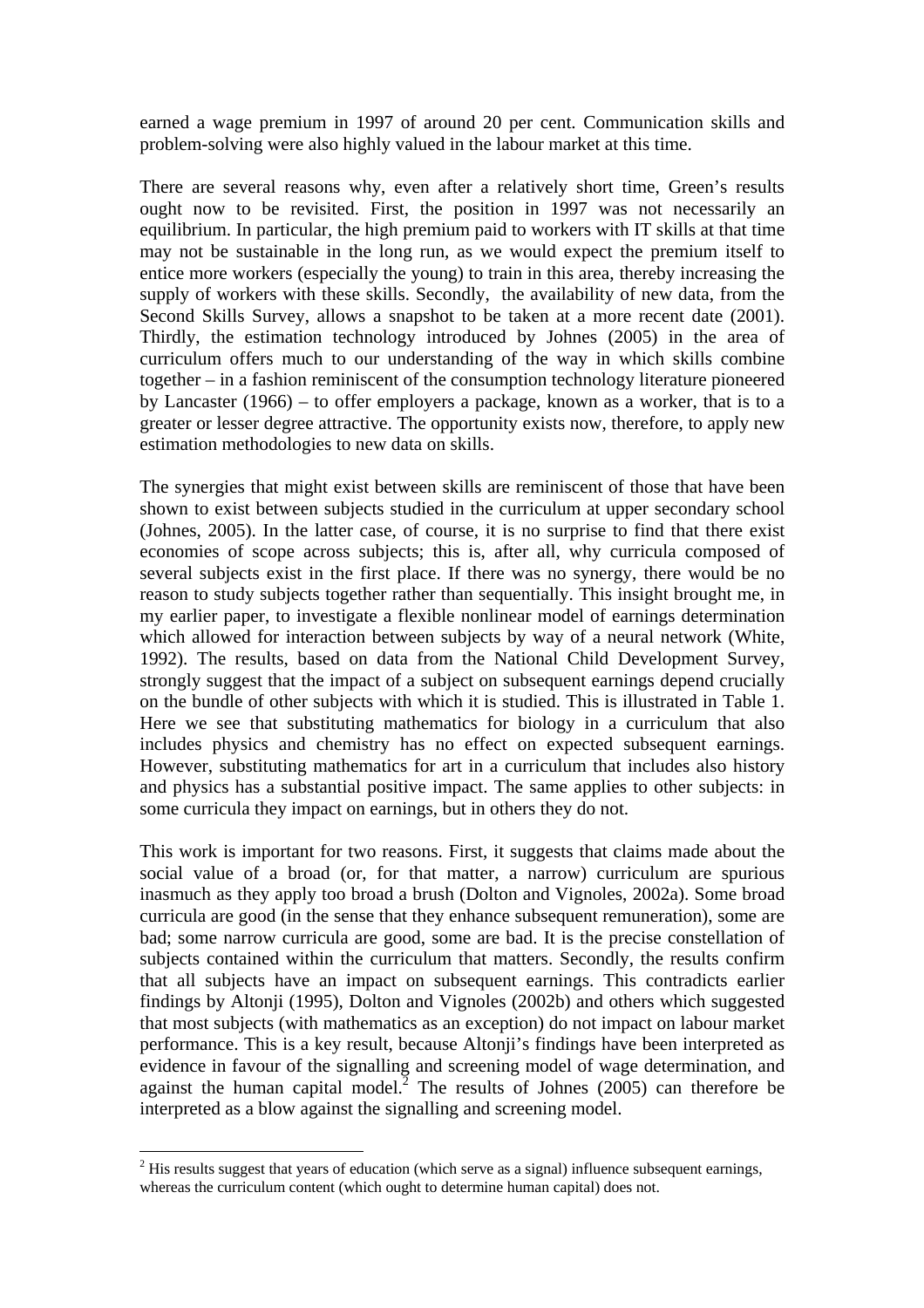It is clear that the flexibility afforded by a specification of the earnings function that permits interaction between key explanatory variables – be they the components of a curriculum or skills – can offer substantial new insight. In the remainder of this paper, we shall, within this type of framework, consider the specific role played by skills in wage determination.

### **2. Methodology**

 $\overline{a}$ 

A simple model of wage determination can be defined by

ln w = **Zβ** + f(**x**) + u (1)

where w denotes the wage paid to an individual, **Z** is a vector of individual characteristics, **x** is a vector of variables each of which provides a measure of the worker's stock of an identifiable skill, and  $u$  is an error.<sup>3</sup> The simplest modelling procedure would be to impose a linearity constraint on f(**x**); results obtained from such a model are reported below, and in this case provide quite a good fit to the data.

But we can do better than *impose* such an assumption of linearity. The method of neural networks allows us to specify f(**x**) in a general manner that allows it to *approximate arbitrarily closely* whatever linear or nonlinear relationship truly maps the right hand side of (1) onto the left hand side. To see this intuitively, consider Figure 1. This shows how a simple feedforward neural network processes information. The large black dots represent neurodes. These are arranged in three layers. An input layer feeds into a second ('hidden') layer which in turn feeds into an output layer. In our application, the inputs are explanatory variables – in this case the x vector of skills. The output, f, is the impact that these skills has on (log) wages.

Information flows from each neurode in the input layer as a signal to each neurode in the hidden layer. There, the information is processed. This processing takes the following form: a weighted average of the signals is calculated; this is then transformed using some nonlinear mapping (which we may refer to as a 'squasher'). The squashed signal is then passed onto the output layer, where again a weighted average of incoming signals is squashed.

The combination of many nonlinear transformations within a network of this type allows the network to serve as a universal approximator. This explains the appeal of neural networks as an estimating technology used in contexts where the true functional form is unknown or extremely sophisticated. They are used in a large variety of pattern recognition softwares, including voice recognition and optical character recognition; they are also used in many economic forecasting contexts where the possibility of nonlinear processes might lead to chaotic dynamics that would otherwise be difficult to predict (see, for example, Swanson and White, 1997; Johnes, 1999, 2000).

<sup>3</sup> To keep the analysis relatively straightforward, I do not investigate interactions between the **x** and **Z** vectors. This is, of course, a feature of the present analysis that is common to all earlier, linear, studies of the effect of skills on earnings.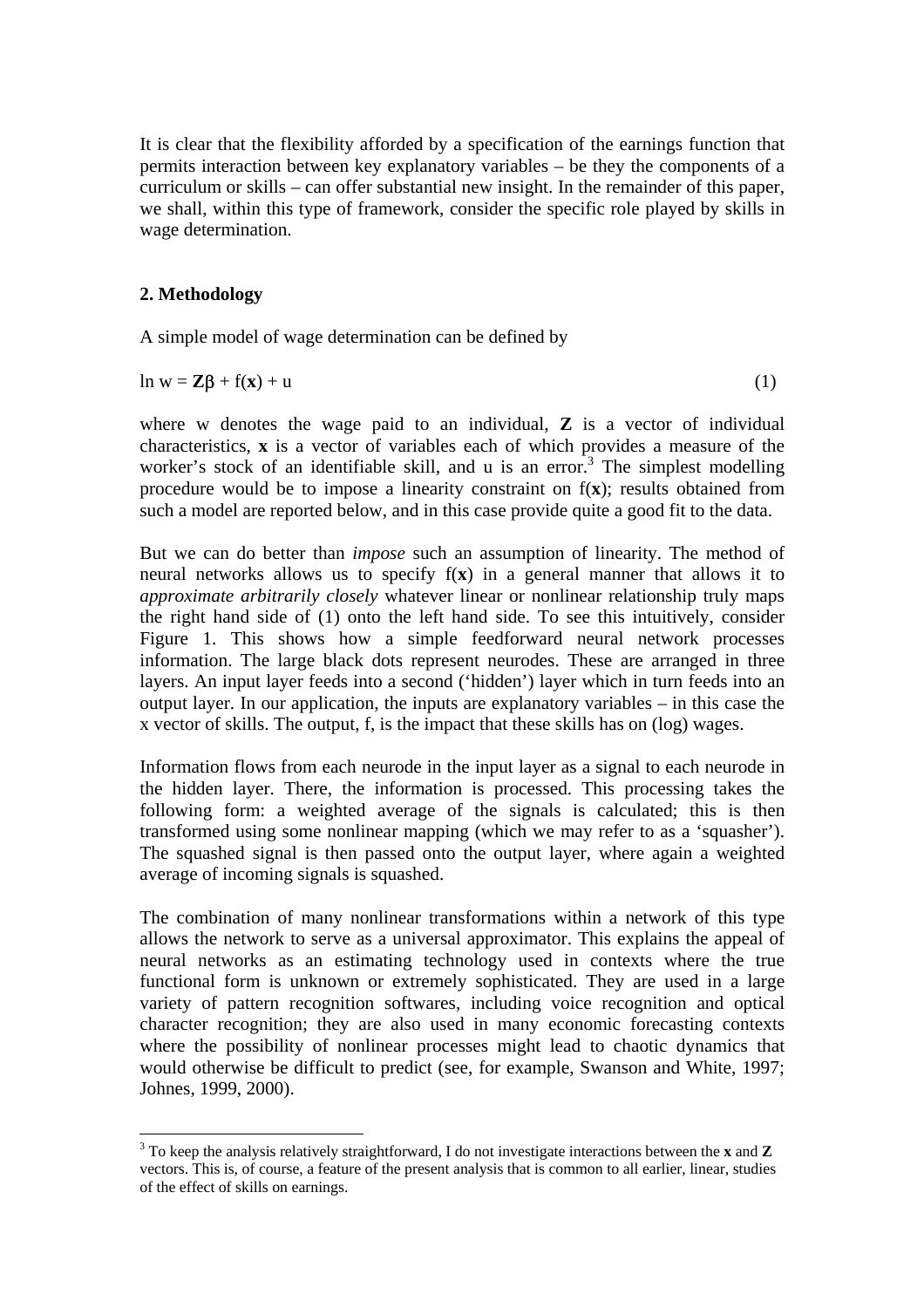Formally, imposing a logistic squasher, a precise definition of f(**x**) may be given by

$$
f(\mathbf{x}) = 1/{1 + \exp\{-\sum_{i}^{m} \rho_{i} / [1 + \exp(-\sum_{j}^{n} \theta_{ij} x_{j})]\}} \tag{2}
$$

where m is the number of neurodes in the (single) hidden layer and n is the number of different skills identified in the study.

The Second Skills Survey includes questions about a range of some 43 detailed skills that workers may or may not find important in carrying out their jobs. The degree to which each skill is deemed essential is evaluated on a 5-point Likhert scale. While it would be possible to include each of these skill variables in an earnings regression, there is inevitably a risk of multicollinearity. To counter this, we replicate the method of Green (1998) who reduces the dimensionality of the problem by using as regressors the first few principal components of the skills variables. In our case, ten principal components have eigenvalues above one, and so these have been retained for the analysis. Examination of the component matrix reveals that fairly unambiguous interpretations can be assigned to each of the retained principal components.

It should be clear from the above discussion that the architecture of a neural network is crucial in determining its success in fitting the data. A network which contains many neurodes in its hidden layer (or one which contains several hidden layers) could be constructed that fitted the data perfectly. This is not necessarily a desirable situation. Since any data contain a mix of signal and noise, a perfect fit would imply that the noise has been modelled as well as the signal, and that would mean that the model has poor out-of-sample forecasting properties. To guard against overfitting in this way, the model in the present paper has been kept very simple, with  $m=1$ . This has the further advantage that the coefficients of the model can be estimated statistically using standard nonlinear least squares, yielding the usual battery of statistical diagnostics. In this case, as we shall see later, the coefficients of the model are estimated with a reasonably high degree of precision. The full model is therefore given by

$$
\ln w = \mathbf{Z}\beta + 1/\{1 + \exp\{-\rho / [1 + \exp(-\sum_{1}^{10} \theta_j x_j)]\}\} + u
$$
 (3)

It should be noted at this stage, that the neural network model as applied in this context performs a function that is in many respects analogous to a model in which the vector of regressors includes a full set of interaction terms between skills. The neural network approach is chosen in order to economise on degrees of freedom; with 10 skill variables, it would be necessary to include 1023 interaction terms.<sup>4</sup> As is clear from (3), the neural network allows us to replace these with just eleven terms, thus providing considerable economy in the estimation procedure.

<sup>&</sup>lt;sup>4</sup> That is <sub>10</sub>C<sub>1</sub>+<sub>10</sub>C<sub>2</sub>+<sub>10</sub>C<sub>3</sub>+...+<sub>10</sub>C<sub>10</sub>.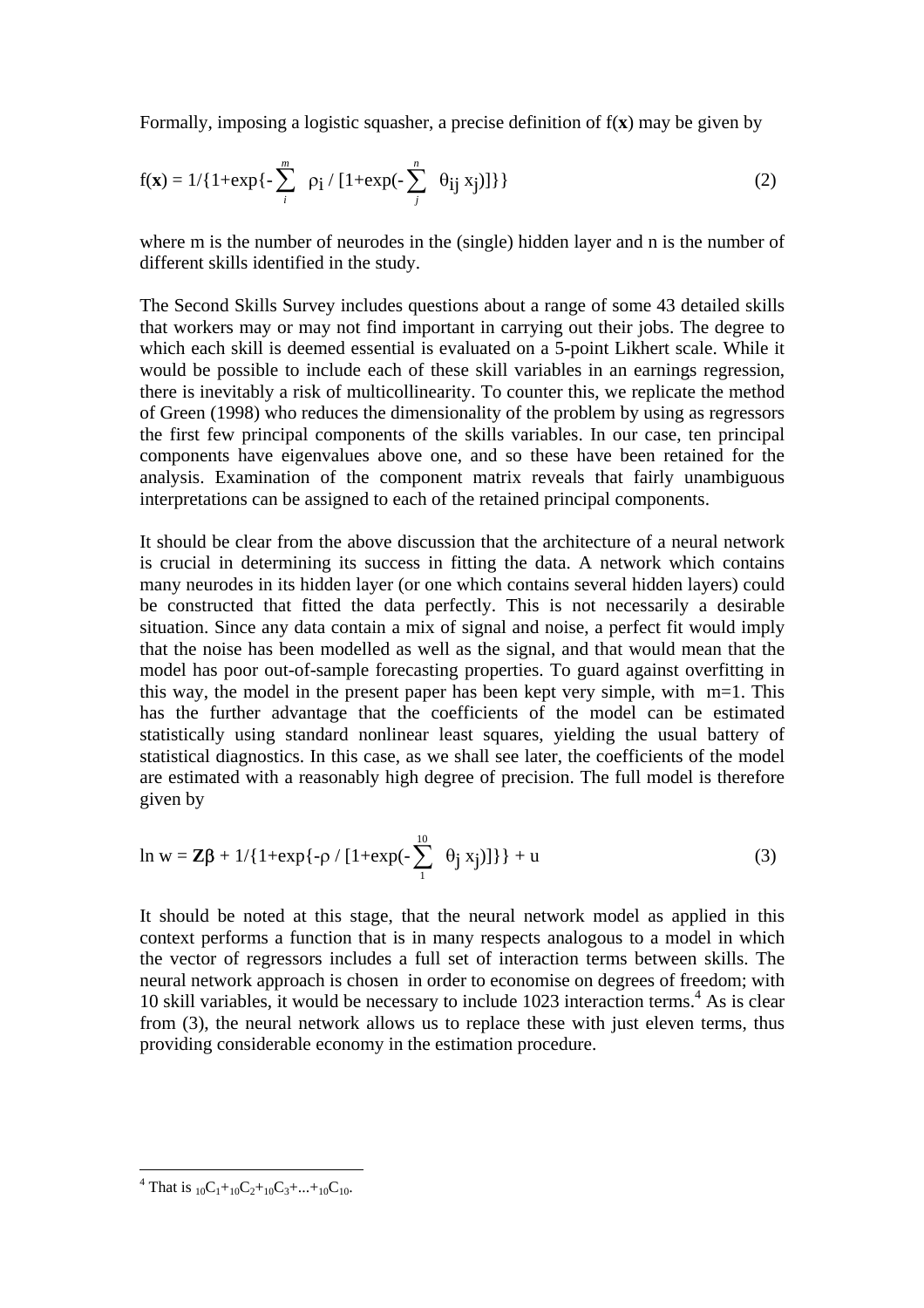## **3. Data**

The Second Skills Survey of the Employed British Workforce was conducted in February and March of 2001. It provides data on over 4000 employed individuals, with data collected on variables including age, schooling, experience, tenure, occupation, personal characteristics, and a large variety of skills variables.<sup>5</sup> Results of the survey have been analysed in a number of papers, the closest of which to the present study is that of Dickerson and Green (2004).

Descriptive statistics for key variables are presented in Table 2. The mean wage is £7.86 per hour; a useful benchmark for this is to compare it with the national minimum wage, which for adults at that time was £3.70.

The schooling variable used in this study is the age at which full-time schooling ended minus five. Experience is given by years of actual work experience – the Skills Survey is unusual in collecting this information directly from respondents – and is measured in years. Data on tenure with the current employer are also available, and are measured in months. Somewhat less than one third of respondents are members of a trade union, and a little over one half of all respondents are men. Just over one in twenty respondents are from ethnic minorities. Some 56 per cent of respondents were married at the time of the survey. Many respondents had responsibility for children under the age of 16; on average, respondents were each responsible for 0.78 children in this age group.

The demographic characteritsitcs of the sample – as measured by the variables discussed above and also by the regional distribution of respondents  $\delta$  – suggest that the sampling in the survey was representative of the population of employed workers in Britain in 2001.

### **4. Results**

 $\overline{a}$ 

In Table 3, the results of a linear regression are reported. The signs on the coefficients on variables within Z are unsurprising, in line as they are with those obtained in many previous studies of this kind. The coefficient on years of schooling, at about 0.04, is somewhat lower than is typical, but one might surmise that the presence in the equation of skills variables accounts for this.<sup>7</sup> The coefficients on the linear and quadratic terms in experience suggest that earnings peak after 28 years. Tenure at the current employer further raises earnings (the quadratic term here being insignificant).

 $<sup>5</sup>$  The fact that all respondents are employed means that it is not possible to correct for sample selection</sup> biases due to nonrandom selection of individuals into employment. A small number of individuals are not included in the sample analysed in the present paper owing to incomplete data on wages, experience, or schooling.

<sup>&</sup>lt;sup>6</sup> Not reported here for reasons of space.

 $7$  With some sense of irony, I note that the strongly significant coefficient on schooling might be interpreted as evidence of signalling – and that this contrasts with the results of the companion paper (Johnes, 2005). If human capital is captured by the skills variables, and if schooling (observable by firms) merely acts as a signal of the presence of skills (that are observed by us but not necessarily by firms), then the fact that schooling is significant reflects signalling. Of course, the significance of the skill variables suggests that human capital too has a part to play in wage determination.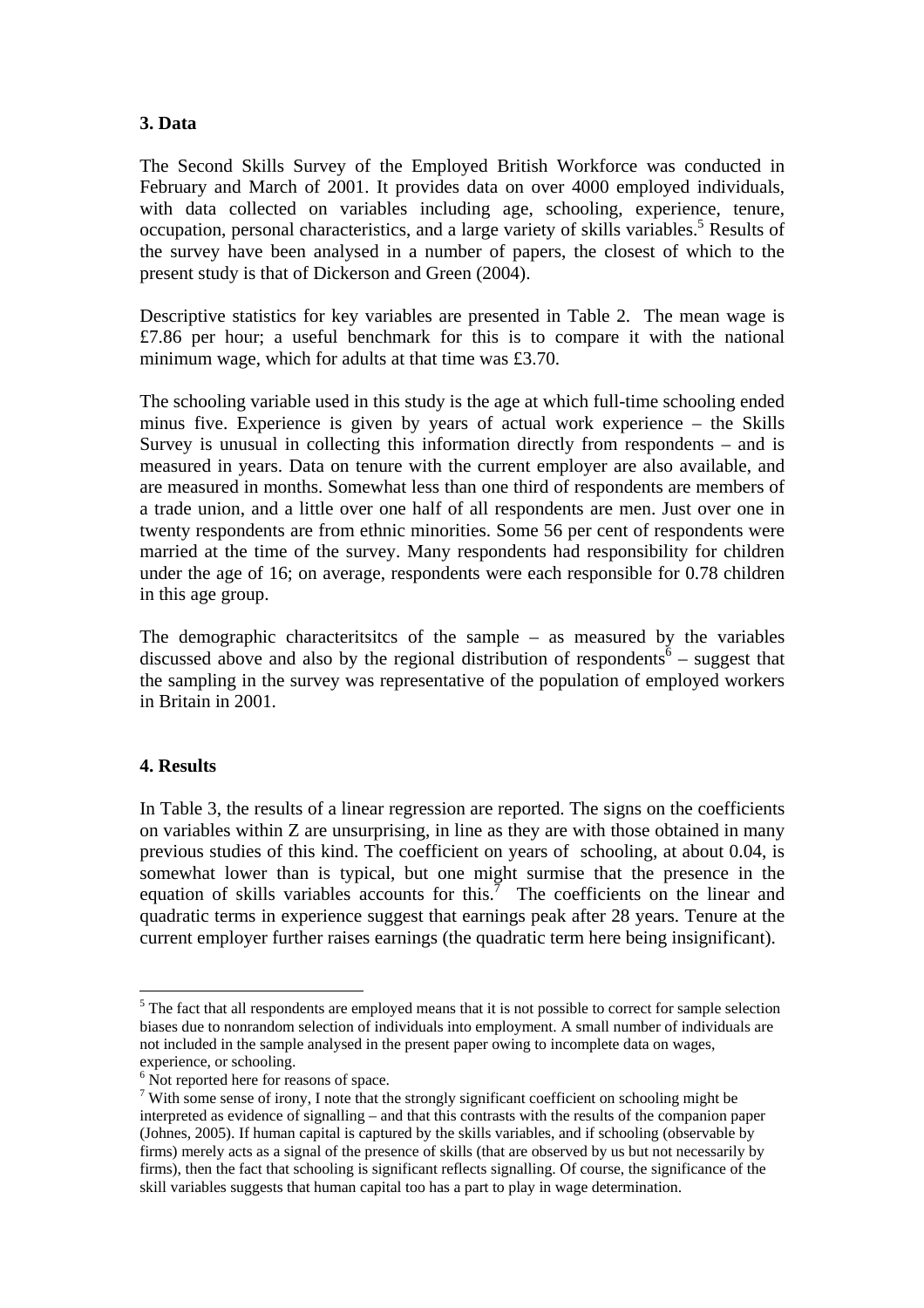The premia associated with being male and with being white are in line with those found in other studies. For men, there is a premium associated with marriage; the presence of dependent children does not affect the earnings of men or women.<sup>8</sup> Union membership is associated with a significant wage premium of around 6 per cent.

Regional dummies (not reported in the table for reasons of space) indicate that wages are, other things being equal, highest in London, followed by the rest of the south east and the east. This result, too, is consistent with the findings of many earlier studies of wage determination in the UK.

Now turn to the coefficients on the skill variables. Three of these are negative: unsurprisingly jobs requiring physical skills are less remunerative than others; more surprising is the fact that jobs requiring problem-solving skills are relatively unremunerative, though this is a finding that concurs with the results of Dickerson and Green (2004). The third negative coefficient attaches to basic literacy.

Strongly positive and significant coefficients attach to the other skills identified in the study. Unsurprisingly perhaps, the highest coefficient (and the most significant) is associated with a skill variable that encompasses human resource management and strategic planning skills. These skills, all other things being equal, carry an earnings premium of around 11 per cent.<sup>9</sup> A premium of 9 per cent is associated with IT skills, and a premium of 6 per cent with quantitative skills. All of the skill variables are statistically significant at conventional levels.

Table 4 reports the results of the neural network specification given by equation (3). The coefficients on the linear terms are similar to the corresponding measures reported in Table 3. Meanwhile the coefficients on the nonlinear terms are difficult to interpret. For this reason we report the results of an exercise designed to illustrate how skills may combine with each other to have an effect on wages that is independent of the impact that each skill, on its own, can have. A male located in Wales, given mean values of all other variables in the **Z** vector, and given a value of -½ for all skill measures,<sup>10</sup> would – according to the model in Table 3 – be expected to earn £8.43 per hour (measured, of course, in 2001 UK£). Each row of Table 4 investigates the effect of simultaneously increasing to  $\frac{1}{2}$  the value of three of the skill measures, holding everything else constant. It is readily observed that some groups of skills are considerably more highly rewarded than others. The combination of skills in the table that is most highly remunerated is strategy and HR, IT and advanced analytical skills.

In common with the findings reported in Table 1, the results of the neural network analysis suggests that the premium attached to any one specific skill might depend upon the skills with which it is combined. For example, as is evident from Table 5, replacing oral communication skills by quantitative skills has a negligible effect on expected earnings if these skills are accompanied by written communication and physical skills, but a much larger effect if accompanied by written communication

 $\overline{a}$ 

 $8$  Of course, only employed people are included in the survey; it is likely that the presence of children has an impact on participation, especially of women, but this is something upon which the present dataset cannot throw light.

 $9\overline{100}$ (e<sup> $\beta$ </sup>

 $^{10}$  Recall that the skill measures are principal components. These therefore have a mean of zero and a standard deviation of 1.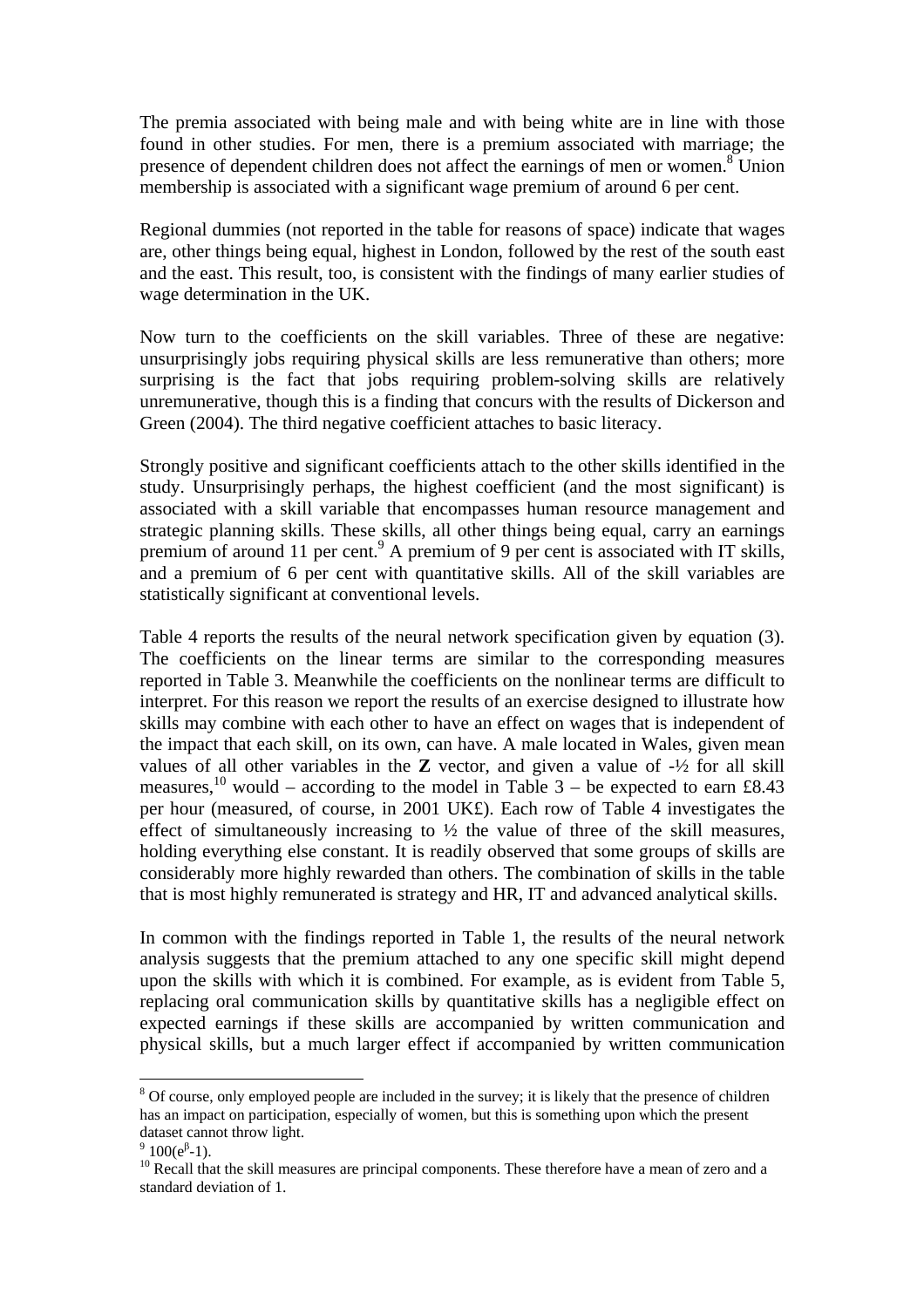and teamwork skills. However, for reasons that will become apparent in a moment, not too much should be made of this finding.

Having reported the results of both the linear and the neural network specifications of the earnings function, we are in a position to consider the key question: which performs better? The answer to this question may be obtained by use of White's neural network test for nonlinearity (White, 1989; Lee *et al*., 1993; Granger and Teräsvirta, 1993). The diagnostic statistic of 0.24 unambiguously fails the  $\chi^2(1)$  test at conventional levels of significance. Hence it can be concluded that, in this case (in contrast with the case of curriculum considered by Johnes, 2005), the neural network model adds nothing to our understanding of wage determination beyond what we already know from linear models.

### **5. Conclusion**

In one respect, the positive contribution of the present paper might therfore be regarded as limited. The results above confirm that nonlinearity is not an issue in the mapping between skills and earnings – at least in Britain at the turn of the millennium. This is reassuring in that it provides considerable backing to the results obtained by Dickerson and Green (2004).

Physical skills are remunerated relatively poorly. Amongst skills that are well remunerated, personal and strategic skills and IT skills stand out as having strong impact. Surprisingly (although this confirms the finding of Dickerson and Green), and in contrast with results from the first skills survey, problem-solving skills do not appear to carry a positive premium.

In another respect, however, the analysis reported here, and in the companion paper (Johnes, 2005) provide a challenge to applied microeconometricians working in the economics of education and in other fields alike. Tools for estimating sophisticated nonlinearities and interactions between variables, with economy in terms of degrees of freedom, have been available for some time now. As my work on curriculum has shown, these nonlinearities can sometimes be important – both in a quantitative sense and in dimensions that are more conceptual or policy-related. Yet they remain undetected by traditional linear econometric estimation, and this suggests that there is little room for complacency in the rigour of our estimation methods. Subjecting the analysis of earnings as a function of skills to a battering by nonlinear analysis, and finding that the results from more conventional investigations in the received literature pass unscathed, is comforting news – but it *is* still news.

The changes in premia attached to some skills between 1997 and 2001 are noteworthy, but should not surprise economists trained to view the market as ensuring that, in the long run, rates of return to investments in training will equalise. This being the case, it is likely that the returns to various skills will change further over the years ahead. A re-evaluation on a regular basis is likely to prove of value.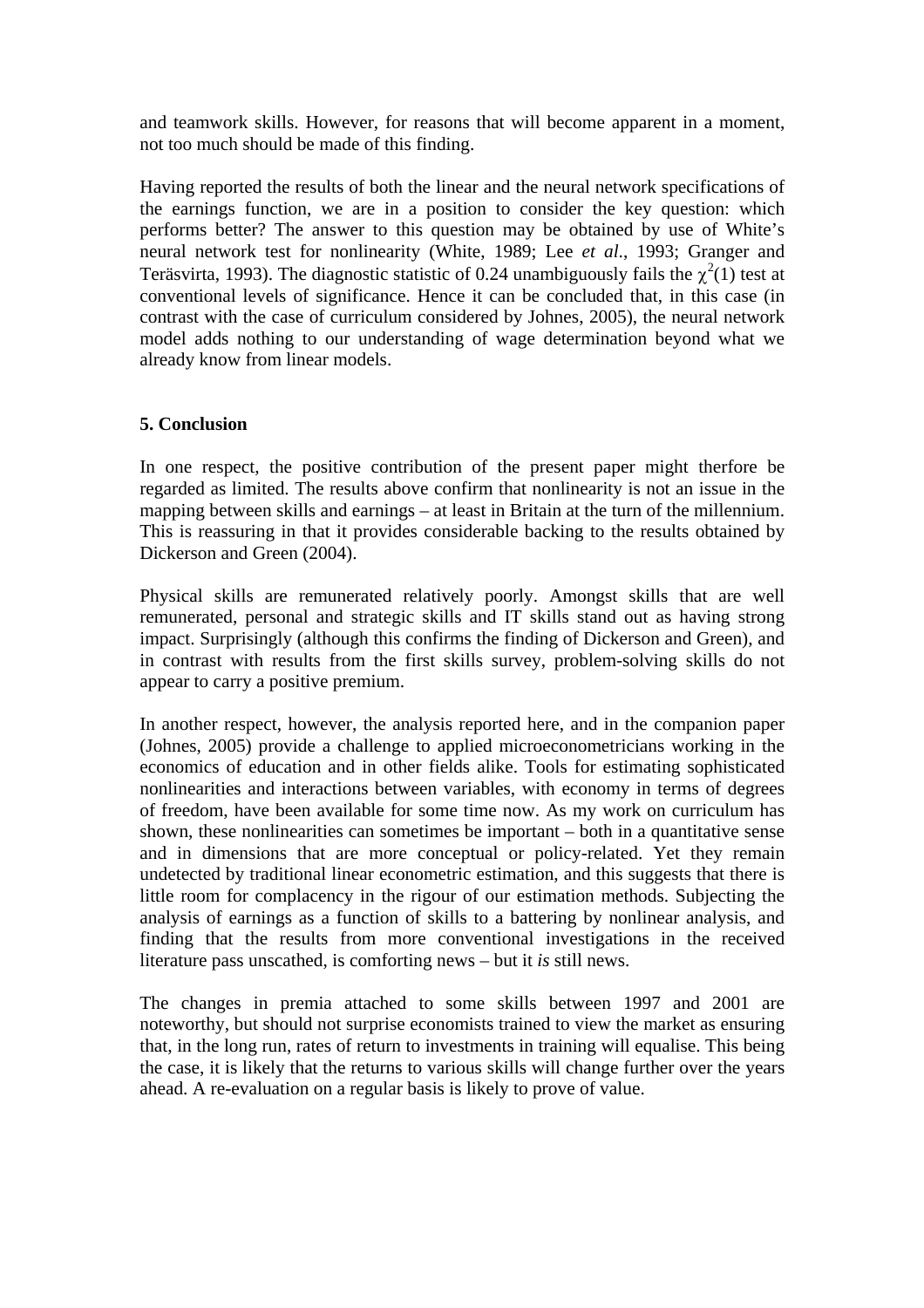#### **References**

Altonji, Joseph (1995) "The effects of high school curriculum on education and labor market outcomes." *Journal of Human Resources*, 30, 409-438.

Dickerson, Andy and Green, Francis (2004) "The growth and valuation of computing and other generic skills." *Oxford Economic Papers*, 56, 371-406.

DiNardo, John E. and Pischke, Jörn-Steffen (1997) "The returns to computer use revisited: have pencils changed the wage structure too?" *Quarterly Journal of Economics*, 112, 291-303.

Dolton, Peter and Vignoles, Anna (2002a) "Is a Broader Curriculum Better?" *Economics of Education Review*, 21, 415-430.

Dolton, Peter and Vignoles, Anna (2002b) "The returns on post-compulsory school mathematics study." *Economica*, 69, 113-141.

Green, Francis (1998) "The value of skills." mimeo, University of Kent.

Granger, Clive W.J. and Teräsvirta, Timo (1993) "*Modelling nonlinear economic relationships."*, Oxford: Oxford University Press.

Johnes, Geraint (1999) "Forecasting unemployment." *Applied Economics Letters*, 6, 605-607.

Johnes, Geraint (2000) "Up around the bend: linear and nonlinear models of the UK economy compared." *International Review of Applied Economics*, 14, 485-493.

Johnes, Geraint (2005) "Don't know much about history...: Revisiting the impact of curriculum on subsequent labour market outcomes." *Bulletin of Economic Research*, 57, 249-272.

Krueger, Alan B. (1993) "How computers have changed the wage structure: evidence from microdata 1984-1989." *Quarterly Journal of Economics*, 108, 33-60.

Lancaster, Kelvin J. (1966) "Change and innovation in the technology of consumption." *American Economic Review*, 56, S14-S23.

Lee, Tae-Hwy, White, Halbert and Granger, Clive W.J. (1993) "Testing for neglected nonlinearity in time series models." *Journal of Econometrics*, 56, 269-290.

Machin, Steve (1996) "Changes in the relative demand for skills." in Alison L. Booth and Dennis J. Snower (eds) *Acquiring Skills*, Cambridge: Cambridge University Press.

Murnane, Richard J., Willet, John B. and Levy, Frank (1995) "The growing importance of cognitive skills in wage determination." *Review of Economics and Statistics*, 77, 251-266.

Swanson, Norman and White, Halbert (1997) "Forecasting economic time series using flexible versus fixed specifications and linear versus nonlinear econometric models." *International Journal of Forecasting*, 13, 439-462.

White, Halbert (1989b) "An additional hidden unit test for neglected nonlinearity in multilayer feedforward networks." in Proceedings of the international joint conference on neural networks, New York: IEEE Press.

White, Halbert (1992) "*Artificial neural networks: approximation and learning theory."* Oxford: Blackwell.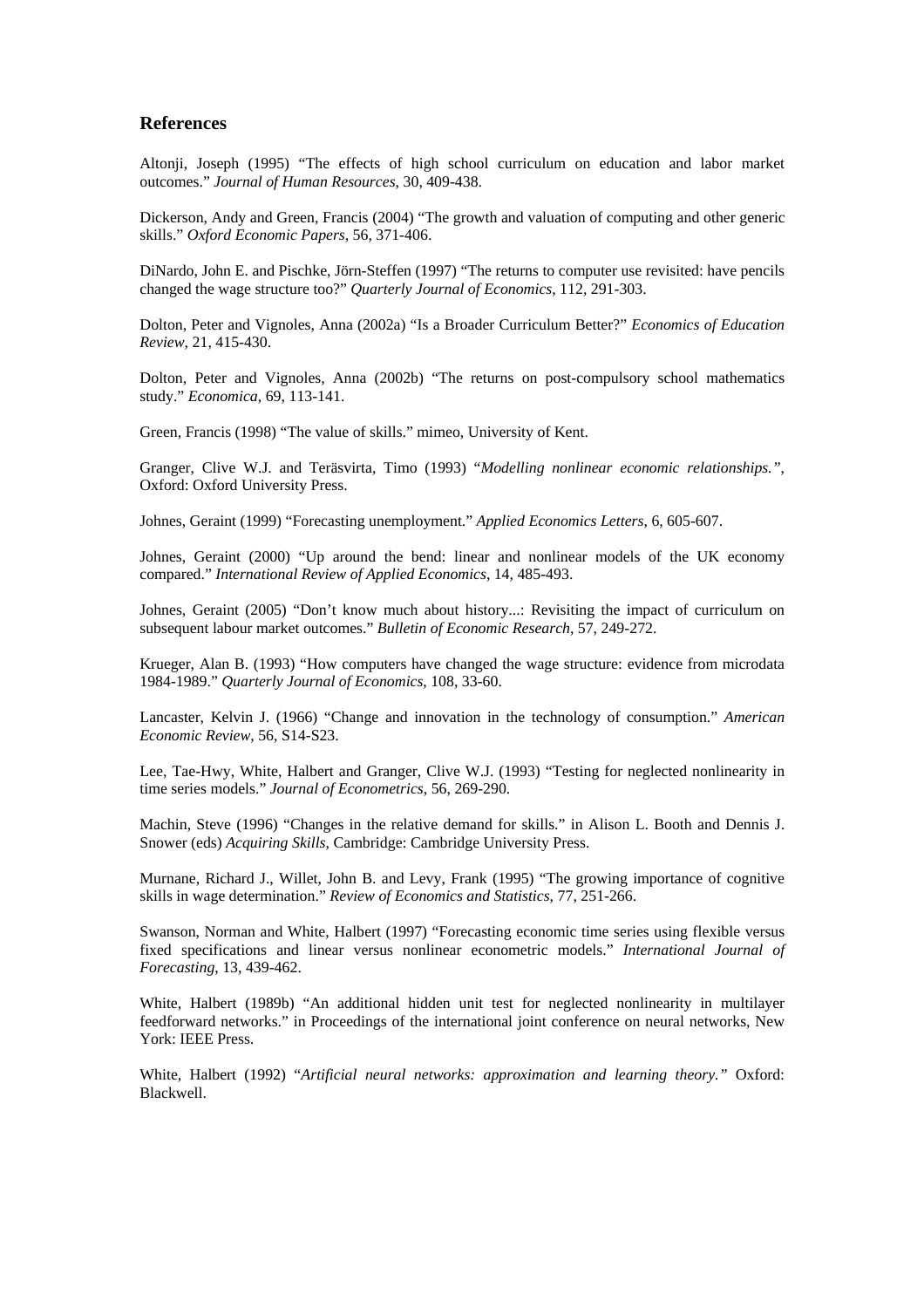|                | Curriculum     |                   | Predicted wage $(f/hr)$ |
|----------------|----------------|-------------------|-------------------------|
|                |                |                   |                         |
| <b>History</b> | Art            | Physics           | 7.13                    |
| <b>History</b> | <b>Maths</b>   | Physics           | 7.61                    |
| <b>Biology</b> | Chemistry      | Physics           | 6.53                    |
| Chemistry      | <b>Maths</b>   | Physics           | 6.53                    |
| French         | English        | <b>History</b>    | 6.63                    |
| Chemistry      | Social Science | <b>Statistics</b> | 6.98                    |
| French         | Art            | <b>History</b>    | 6.53                    |
| French         | Academic Art   | <b>History</b>    | 7.18                    |

Table 1 The impact of curriculum on expected earnings: selected subject combinations

Note: the three most commonly studied combinations of subjects are: biology, chemistry and physics; mathematics, chemistry and physics; social science, academic art and history. The predicted wages are based on mean values of a vector of control variables, and are measured in 1991 UK£. Source: Johnes (2005).

## Table 2 Descriptive statistics

| Variable                     | Mean  | <b>Standard Deviation</b> |
|------------------------------|-------|---------------------------|
|                              |       |                           |
| In hourly wage               | 2.06  | 0.55                      |
| years of schooling           | 12.55 | 2.77                      |
| years of experience          | 19.90 | 10.74                     |
| tenure (months)              | 94.70 | 97.20                     |
| union membership             | 0.32  | 0.47                      |
| male                         | 0.52  | 0.50                      |
| white                        | 0.94  | 0.23                      |
| currently married            | 0.56  | 0.50                      |
| number of dependent children | 0.78  | 1.04                      |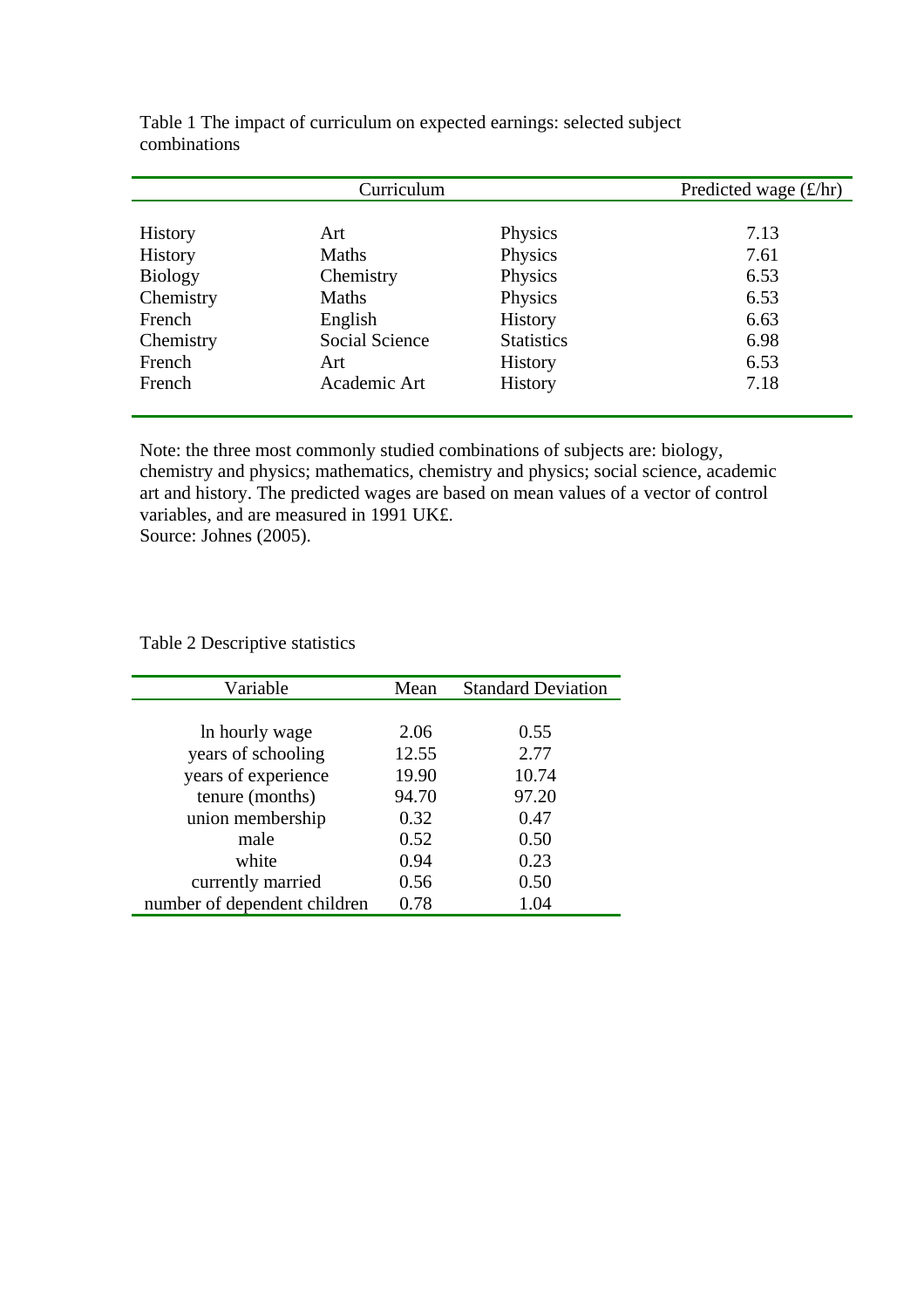| Table 3 Regression results |  |
|----------------------------|--|
|----------------------------|--|

| variable                    | coefficient                       | variable                                    | coefficient                   |
|-----------------------------|-----------------------------------|---------------------------------------------|-------------------------------|
| constant                    | 0.9558<br>(15.35)                 | physical                                    | $-0.1871$<br>(27.36)          |
| schooling                   | 0.0380<br>(13.59)                 | strategy $& HR$                             | 0.1013<br>(15.13)             |
| experience                  | 0.0223<br>(8.82)                  | IT                                          | 0.0876<br>(13.11)             |
| experience squared          | $-0.0004$<br>(6.75)               | quantitative                                | 0.0577<br>(8.56)              |
| tenure                      | 0.0006<br>(3.19)                  | teamwork                                    | 0.0300<br>(4.51)              |
| tenure squared              | $-0.338 \times 10^{-6}$<br>(0.62) | oral communication                          | 0.0238<br>(3.58)              |
| union member                | 0.0602<br>(3.97)                  | self-motivation                             | 0.0434<br>(6.69)              |
| male                        | 0.1551<br>(7.40)                  | written communication                       | $-0.0405$<br>(6.20)           |
| white                       | 0.1333<br>(4.59)                  | advanced analytical                         | 0.0537<br>(8.22)              |
| married                     | 0.0541<br>(2.73)                  | problem-solving                             | $-0.0252$<br>(3.91)           |
| married x female            | $-0.0567$<br>(2.11)               |                                             |                               |
| dependent children          | 0.0060<br>(0.67)                  | regional dummies (11)                       | yes                           |
| dependent children x female | 0.0014<br>(0.11)                  | observations<br>R squared<br>log-likelihood | 4052<br>0.4617<br>$-2082.785$ |

Note: t statistics in parentheses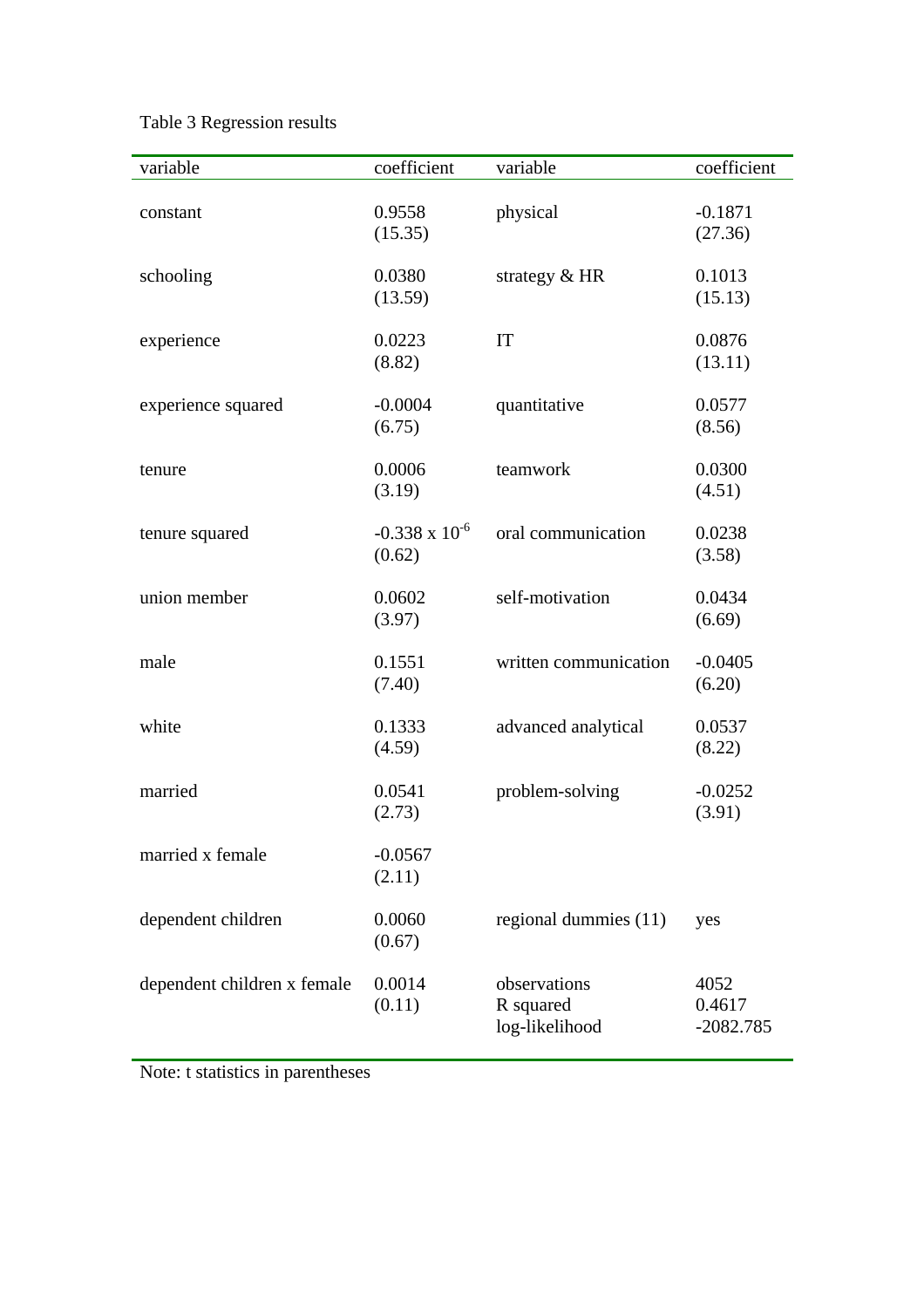Table 4 Neural network results

| variable                    | coefficient          | variable                  | coefficient |
|-----------------------------|----------------------|---------------------------|-------------|
|                             |                      |                           |             |
| constant                    | 0.5966               | $\rho$                    | $-4.0183$   |
|                             | (9.42)               |                           | (9.27)      |
|                             |                      | $\theta$ associated with: |             |
| schooling                   | 0.0463               | physical                  | 2.1916      |
|                             | (17.09)              |                           | (10.81)     |
|                             |                      |                           |             |
| experience                  | 0.0245               | strategy $& HR$           | $-1.4871$   |
|                             | (9.62)               |                           | (8.73)      |
| experience squared          | $-0.0004$            | IT                        | $-1.3485$   |
|                             | (7.75)               |                           | (9.70)      |
|                             |                      |                           |             |
| tenure                      | 0.0009               | quantitative              | $-0.6087$   |
|                             | (4.31)               |                           | (5.24)      |
|                             |                      |                           |             |
| tenure squared              | $-0.712 \times 10-6$ | teamwork                  | $-0.4328$   |
|                             | (1.30)               |                           | (3.70)      |
|                             |                      |                           |             |
| union member                | 0.0576               | oral communication        | $-0.3772$   |
|                             | (3.82)               |                           | (3.43)      |
| male                        | 0.1619               | self-motivation           | $-0.5004$   |
|                             | (7.72)               |                           | (3.97)      |
|                             |                      |                           |             |
| white                       | 0.1465               | written communication     | 0.5421      |
|                             | (4.99)               |                           | (4.64)      |
|                             |                      |                           |             |
| married                     | 0.0678               | advanced analytical       | $-0.7537$   |
|                             | (3.38)               |                           | (5.77)      |
|                             |                      |                           |             |
| married x female            | $-0.0660$            | problem-solving           | 0.4031      |
|                             | (2.42)               |                           | (3.99)      |
| dependent children          | 0.0055               | regional dummies (11)     | yes         |
|                             | (0.61)               |                           |             |
|                             |                      |                           |             |
| dependent children x female | $-0.0040$            | observations              | 4052        |
|                             | (0.30)               | R squared                 | 0.4432      |
|                             |                      | log-likelihood            | $-2151.531$ |
|                             |                      |                           |             |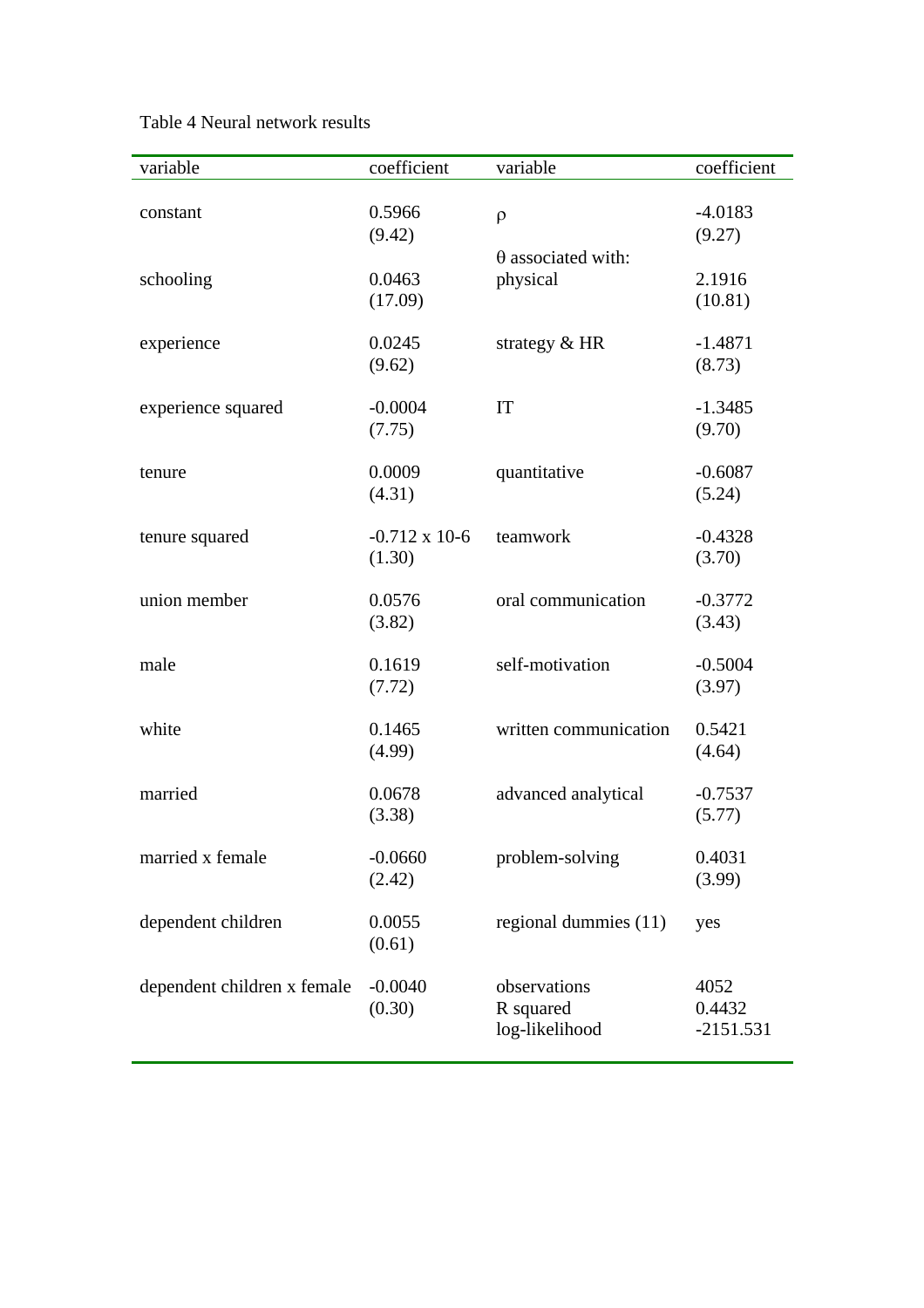|                 | skill mix                |                                           | predicted wage<br>$(\text{\pounds}/\text{hr})$ |
|-----------------|--------------------------|-------------------------------------------|------------------------------------------------|
| physical        | written<br>communication | problem-solving                           | 8.22                                           |
| strategy $& HR$ | IТ                       | advanced analytical                       | 12.25                                          |
| physical        | quantitative             | written                                   | 8.24                                           |
| physical        | oral<br>communication    | communication<br>written<br>communication | 8.23                                           |
| teamwork        | quantitative             | written<br>communication                  | 8.61                                           |
| teamwork        | oral<br>communication    | written<br>communication                  | 8.51                                           |

Table 5 Examples of the neural network results